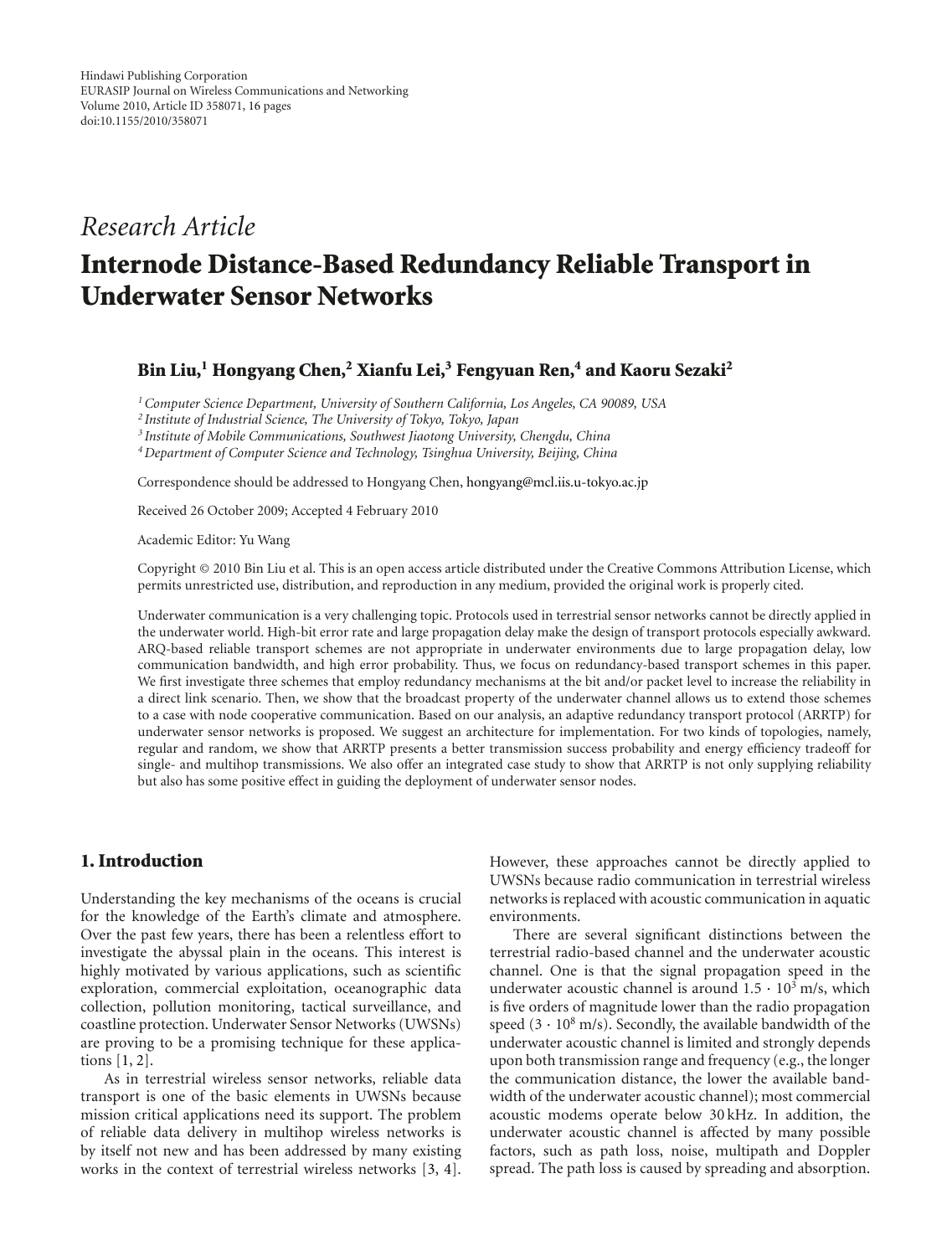The noise comes from various sources such as the movement of water, rain and wind, seismic and volcanic activities or biological phenomena, which are obviously different compared to their counterpart in terrestrial environments. In shallow waters, the signal reflection from the surface and seabed creates multipaths whereas in deep waters, this may occur due to topographic sources like hills, cliffs, or hollows. Phase and amplitude fluctuations caused by relatively large motion-induced Doppler spreads also lead to a high bit-error probability relative to most radio channels.

In short, the underwater acoustic channel features large propagation delays, limited available bandwidth, and high error probability. All these features pose challenges for reliable data transport in UWSNs.

Broadly speaking, there are two types of approaches for reliable data transport, namely, *endtoend* and *hopbyhop*. Many studies have shown that the end-to-end approach is infeasible for terrestrial sensor networks [3–5]. This conclusion still holds in underwater sensor networks and is additionally justified by the large propagation delay and the high error probability. The very large end-to-end delay introduces difficulties for the two ends to manage data transmission timely, while the high channel error probability makes the success probability of end-to-end data transport rather low which results in too many retransmissions for a success packet delivery. Thus, the *hop-by-hop* approaches are more appropriate for UWSNs.

Additionally, the hop-by-hop reliability can be guaranteed by providing either *Retransmission* or *Redundancy*. Retransmission [6] is the most common reliable transport scheme which allows a receiver to recover from retransmitting error packets. Although it works well in terrestrial networks, such scheme-like automatic repeat request (ARQ) mechanisms are not appropriate in the underwater world mainly because of the propagation delay but also because of the energy consumption.

- (i) The *large propagation delay* leads to a large hop-byhop RTT. Thus, if the sender uses feedbacks from the receiver to pace its sending rate, it will wait a long period of time to ensure a successful transmission, which makes the utilization of communication channels very low.
- (ii) The *high error probability* may cause more packet losses in the UWSNs than in the terrestrial sensor networks. And the *limited available bandwidth* will be further wasted in the case of lost feedback. If positive feedback transmissions are lost, not only will the bandwidth resources be wasted, but also some successfully received packets will be retransmitted by the sender, causing more energy consumption. Similarly, if negative feedback transmissions are lost, the successive retransmitted NACKs will consume the valuable bandwidth as well as cost extra energy and increase the communication delay.

Besides feedback-based *retransmission* mechanisms, *redundancy* transmission is another effective approach to achieve high reliability. Redundancy transmission can be

implemented at the bit level [7] and at the packet level [8], which correspond to bit level forward error correction (FEC) and packet level erasure coding, respectively. Bit level FEC is a typical bit error detection and correction mechanism, and there have been many mature algorithms, such as BCH codes and convolutional codes. Erasure coding at the packet level works as follows. *M* original packets are encoded into *M* + *R* packets for reliable transmission, so as to recover *M* original packets if receiving at least  $(1+\varepsilon)M$  out of the  $M+R$  encoded data packets. Here, *ε* is a small constant and varies depending on concrete algorithms, such as Reed-Solomon codes or Tornado codes. Compared with retransmission-based reliable transport schemes, redundancy-based schemes can avoid the inconveniences caused by feedback. However, in the case of sensor nodes, for both kinds of redundancy, error control parities consume valuable transceiver energy which must be taken into account. The encoding/decoding energy also needs to be incorporated.

From the above analysis, we believe that *redundancybased hop-by-hop reliable transport mechanisms* are preferred in underwater environment and we will investigate them in this paper. This paper begins with a brief review of the literature on reliable transport protocols in UWSNs. Then, in Section 3, we define in more details the characteristics of acoustic channels and give its mathematical model. Applying BCH and/or Reed-Solomon codes, three reliable transport schemes are proposed and analyzed in two different scenarios: with and without cooperation (Sections 4 and 5) between nodes. Based on these analyses, Section 6 presents an integrated adaptive redundancy reliable transport protocol (ARRTP) and its implementation framework. Simulations are conducted to demonstrate the benefits of our proposed protocol in Section 7. We also propose an initial idea about how to apply ARRTP to topology management in Section 8. Finally, we conclude our work in Section 9.

# **2. Related Work**

Nearly all of the reliable transport protocols for terrestrial sensor networks (such as PSFQ [4] and RMST [3]) are based on the ARQ mechanism and thus, not applicable to underwater sensor networks. And so far, reliable transport protocols for underwater sensor networks have not been addressed except recently [9, 10].

In [9], the authors introduce a per-hop hybrid implicit/explicit acknowledgement scheme for stop and wait ARQ in a multi-hop acoustic channel. In this scheme, when a relay node receives a packet, it sends an acknowledgement message only when its previous data transmission has been already acknowledged. The acknowledgement can be implicit with the data packet itself or explicit with an acknowledgement message. Unfortunately, both mechanisms have a high time-out. They demonstrate that their protocol has a better latency and energy efficiency than the traditional schemes. However, the latency remains high and when the explicit acknowledgement is used, it increases the energy expenditure.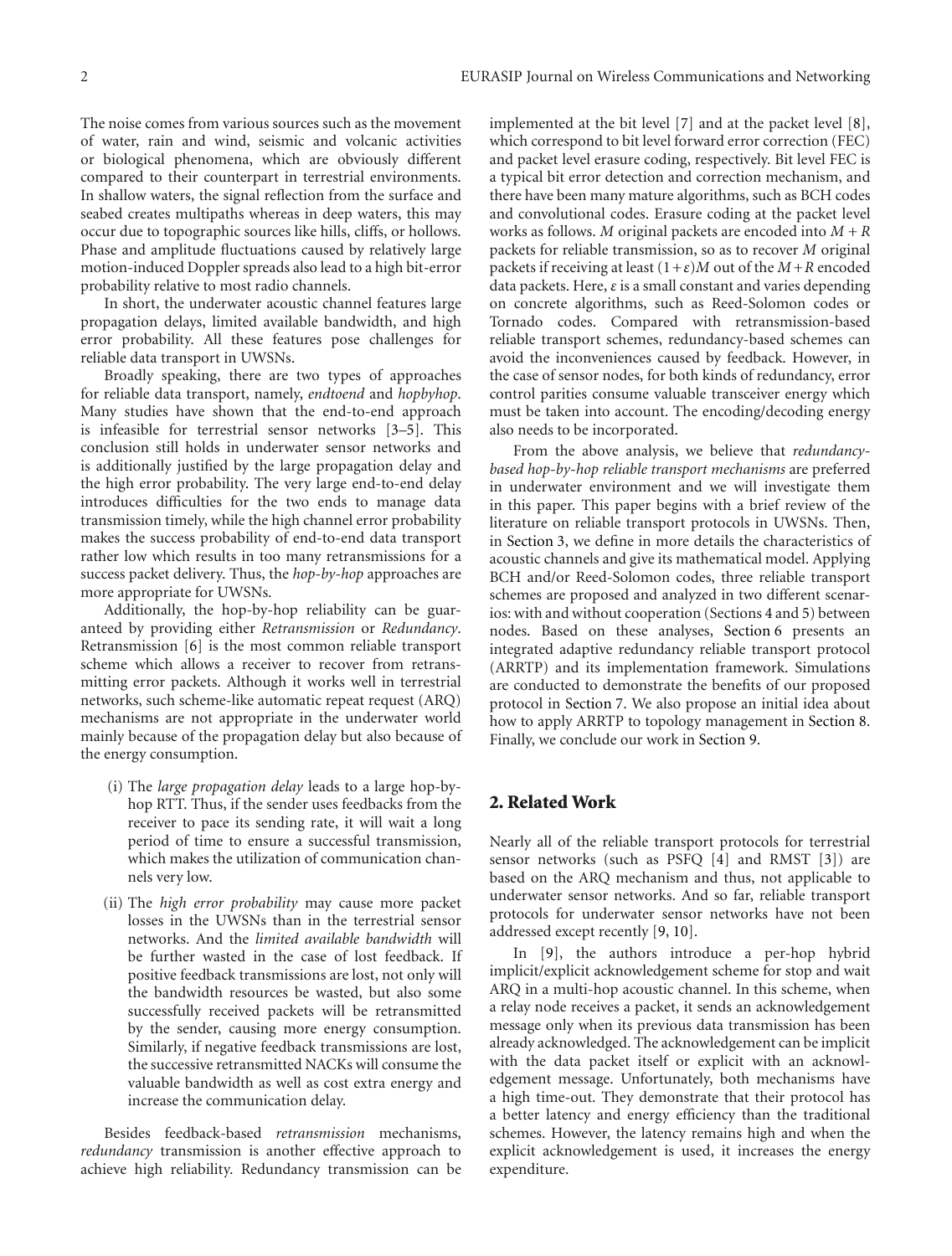In [10], the authors propose a segmented data reliable transport protocol called SDRT. SDRT is a hybrid of FEC and ARQ. It uses erasure codes (simple variant of Tornado codes) to send data block by block and hop by hop. Basically, the source encodes and sends a data block to the next node. The intermediate node decodes, reconstructs, and re-encodes the data block. Then it forwards it to the next node. The sender continues to pump encoded packets into the channel until it receives a positive acknowledgement message from its next node. SDRT reduces the total number of transmitted packets, improves channel utilization, and simplifies protocol management. On the other hand, its main drawback comes from the utilization of ARQ packets. Indeed, SDRT keeps sending packets until it receives a positive feedback which obviously wastes energy. Furthermore, if a node suddenly stops relaying, the sender will hardly detect it, which leads to an increased communication cost.

# **3. Characteristics of Underwater Channels**

We have previously stated that underwater communication diverges from the terrestrial wireless one. In this section, we mathematically characterize the features of underwater acoustic channels and present its analytical model for the convenience of discussion in the rest of this paper.

Since the acoustic signal is prone to multipath propagation, the underwater acoustic channel is usually modeled as a Rayleigh fading one [11]. We assume that the binary phase shift keying (BPSK) is used to calculate the average bit error rate (BER), and  $\gamma_s$  and  $\gamma_b$  denote the signal-to-noise ratio (SNR) per symbol and per bit, respectively. In BPSK, one symbol error corresponds to exactly one uncoded bit error, that is,  $\gamma_s = \gamma_b$ . Let

$$
\overline{\gamma}_s = 10^{\gamma_s/10} = 10^{\gamma_b/10}.
$$
 (1)

We can get the average BER using BPSK in an underwater Rayleigh fading channel [12] from.

$$
BER(\gamma_b) = \frac{1}{2} \left( 1 - \sqrt{\frac{\overline{\gamma}_s}{1 + \overline{\gamma}_s}} \right).
$$
 (2)

The passive sonar equation [13] describes the SNR per bit of a signal from a source at the receiver side:

$$
\gamma_b = SL - TL - NL + DI,
$$
 (3)

where *SL* denotes the source level which determines the transmission power, TL denotes the transmission loss, NL denotes the noise level, and DI denotes the directivity index (all quantities are in dB). In the following, we consider omnidirectional hydrophones, which implies that the diversity index is 0.

The transmission loss over a distance *d* in km for a cylindrically spread signal of frequency *f* in kHz is given by

$$
TL(d, f) = 10 \log_{10} d + \alpha(f) d + 30,
$$
 (4)

where  $\alpha(f)$  is the absorption coefficient.

We use the Thorp's formula [13, 14] for the absorption coefficient in dB/km:

$$
\alpha(f) = 0.11 \frac{f^2}{1+f^2} + 44 \frac{f^2}{4100+f^2} + 2.75 \cdot 10^{-4} f^2 + 0.003.
$$
\n(5)

The noise is composed of four components: turbulence, shipping, waves, and thermal noise. The empirical formulae are given in [15]. For simplicity, we employ a useful approximation presented in [16], namely.

$$
NL(f) = 50 - 18 \log_{10} f.
$$
 (6)

From  $(3)$ ,  $(4)$ , and  $(6)$ , we obtain.

$$
\gamma_b = SL - 10 \log_{10} d - \alpha(f) d \cdot 10^{-3} - 50 + 18 \log_{10} f. \tag{7}
$$

We have seen in (2) that the SNR per bit  $\gamma_b$  directly determines the BER. In order to increase the transmission reliability, we can get its maximum value by computing the derivative *∂γb/∂f* :

$$
\frac{\partial y_b}{\partial f} = \frac{18}{f \ln 10} - f d \left[ \frac{2.2 \cdot 10^{-4}}{\left(1 + f^2\right)^2} + \frac{360.8}{\left(4100 + f^2\right)^2} + 5.5 \cdot 10^{-7} \right].
$$
\n(8)

In UWSNs, the internode distance *d* is usually in the range of 0.1 to 100 km. ( Unless otherwise specified, the term "the internode distance" means "the horizontal internode distance" in this paper.) Thus, for for all  $d \in [0.1, 100]$ :

$$
\lim_{f \to 0} \frac{\partial \gamma_b}{\partial f} = +\infty, \qquad \lim_{f \to +\infty} \frac{\partial \gamma_b}{\partial f} = -\infty.
$$
 (9)

In other words, for  $d \in [0.1, 100]$ , there exists one frequency where the SNR per bit  $\gamma_b$  is maximum (some examples are shown in Figure  $1(a)$ ). This frequency is denoted by *f* <sup>∗</sup>(*d*), which is the optimal transmission frequency and plotted in Figure 1(b). When the transmitter works on this frequency, the bit error rate is only related to the distance (*d*) between the sender and the receiver. Therefore, BER(*γb*) in (2) can be replaced with the notation BER(*d*).

The sound intensity of a source is related to a reference intensity and is given by

$$
I_t = 10^{SL/10} I_{\text{ref}}, \tag{10}
$$

where  $I_{ref} = p^2/2\rho c$ , with *p* being the effective sound pressure, *ρ* the density of sea water, and *c* the propagation velocity of the sound wave in sea water. The speed of sound varies with the pressure, temperature, and salinity and thus depends on the environment. The pressure depends on the depth as well. For simplicity, we assume a constant speed of  $c = 1500$  m/s. Thus, we take  $I_{ref} = 0.67 \cdot 10^{-18}$  W/m<sup>2</sup>.

In the case of cylindrical spreading, the power  $P_t$  required to achieve intensity  $I_t$  at 1 m from the source in the direction of the receiver is expressed as

$$
P_t = 2\pi z I_t,\tag{11}
$$

where  $P_t$  in watts and  $z$  is the depth in meters.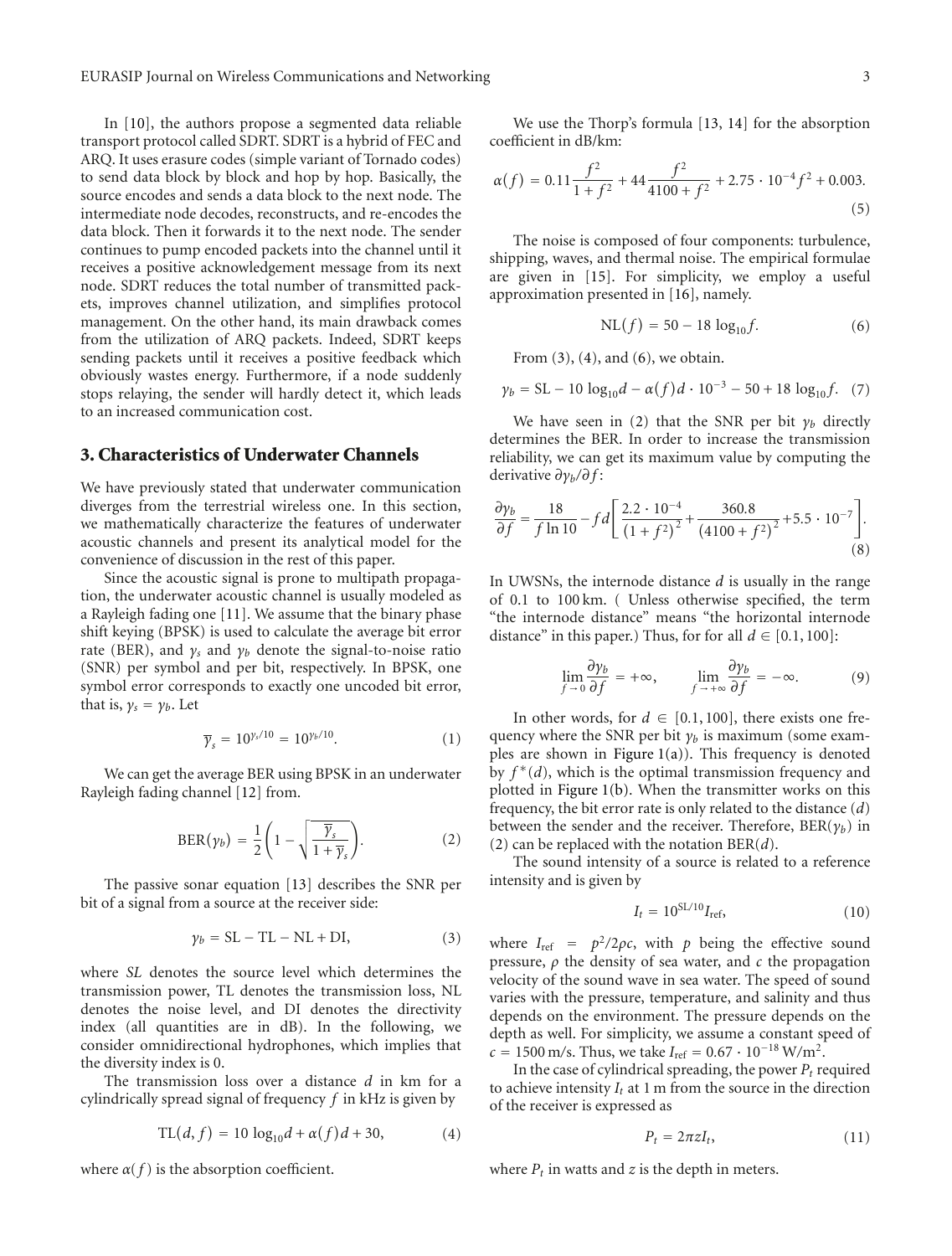

Figure 1: Optimal frequency.

For commercial hydrophones [17], the energy needed to receive a packet is typically around one fifth of the transmitted energy. In addition, we assume that if the frequency is  $f^*(d)$  kHz, the available bit rate is  $r = f^*(d)$ kb/s. Therefore, for transmitting and receiving an *l* bits packet, the required energy  $E_t$  and  $E_r$  are.

$$
E_t(l) = P_t \frac{l}{r} 10^{-3}, \qquad (12)
$$

$$
E_r(l) = \frac{1}{5} E_t(l).
$$
 (13)

# **4. Basic Redundancy Schemes and Their Performances**

To determine the proper redundancy reliable transport mechanisms, we firstly investigate three different implementations as depicted in Figure 2. The first implementation encodes data packets with bit-level FEC; whereas the second one uses packet-level erasure coding. Finally, the third one is a hybrid solution that integrates packet-level erasure coding and bit level FEC.

For the bit-level FEC, there are mainly two kinds of codes: BCH codes and convolutional codes. We consider the former type not only because BCH codes are more efficient decoding algorithms but also consider that the energy efficiency is rather low when apply convolutional codes to sensor networks [18]. As for BCH, we consider the special case of binary BCH codes. For these codes, the following property holds [19]. For all positive integers *m* and *t*, there exists a binary BCH code that has a code segment length of  $n = 2^m - 1$ , of which at most  $\phi = mt$  are overhead bits that can reliably correct up to *t* errors.

For the packet-level erasure coding, the two types of codes are linear codes ( $\varepsilon = 0$ ) and nonlinear codes ( $\varepsilon > 0$ ). Linear codes, such as Reed-Solomon (RS) codes [20], have better error correction capabilities but consume more energy in the encoding/decoding process than nonlinear codes (e.g., Random codes [21] and LT codes [22]). Fortunately, we can use a "look-up table" method to replace some of the complex encoding/decoding calculations when linear codes are employed in sensor nodes with restricted computational resources [5]. So the most common linear codes, RS codes are chosen here. For RS codes, *k* original data packets can be reconstructed by receiving any  $k$  packets out of  $k + s$  ones, with *s* check packets.

Thus, we can refer to the three implementations in Figure 2 as the BCH scheme, the RS scheme, and the RS\_BCH scheme, respectively. In this section, we first study the performances of the three schemes in a simple communication scenario between two nodes. Then in Section 5, when additionally utilizing node redundancy and the broadcast property of the underwater channel in large-scale UWSNs, we analyze the three schemes in a cooperative scenario in which a source node can send data to a destination with the help of a third relaying node. The two metrics employed are the success probability of transmitting a block of packets and the expected total energy consumption.

*4.1. Success Probability of Transmitting a Block (k) of Packets.* Assuming that the transmitter works on the optimal frequency  $f^*(d)$ , the probability of a successful transmission of a single packet of length *l* over one hop of distance *d* is

$$
p(l, d) = (1 - BER(d))^{l}.
$$
 (14)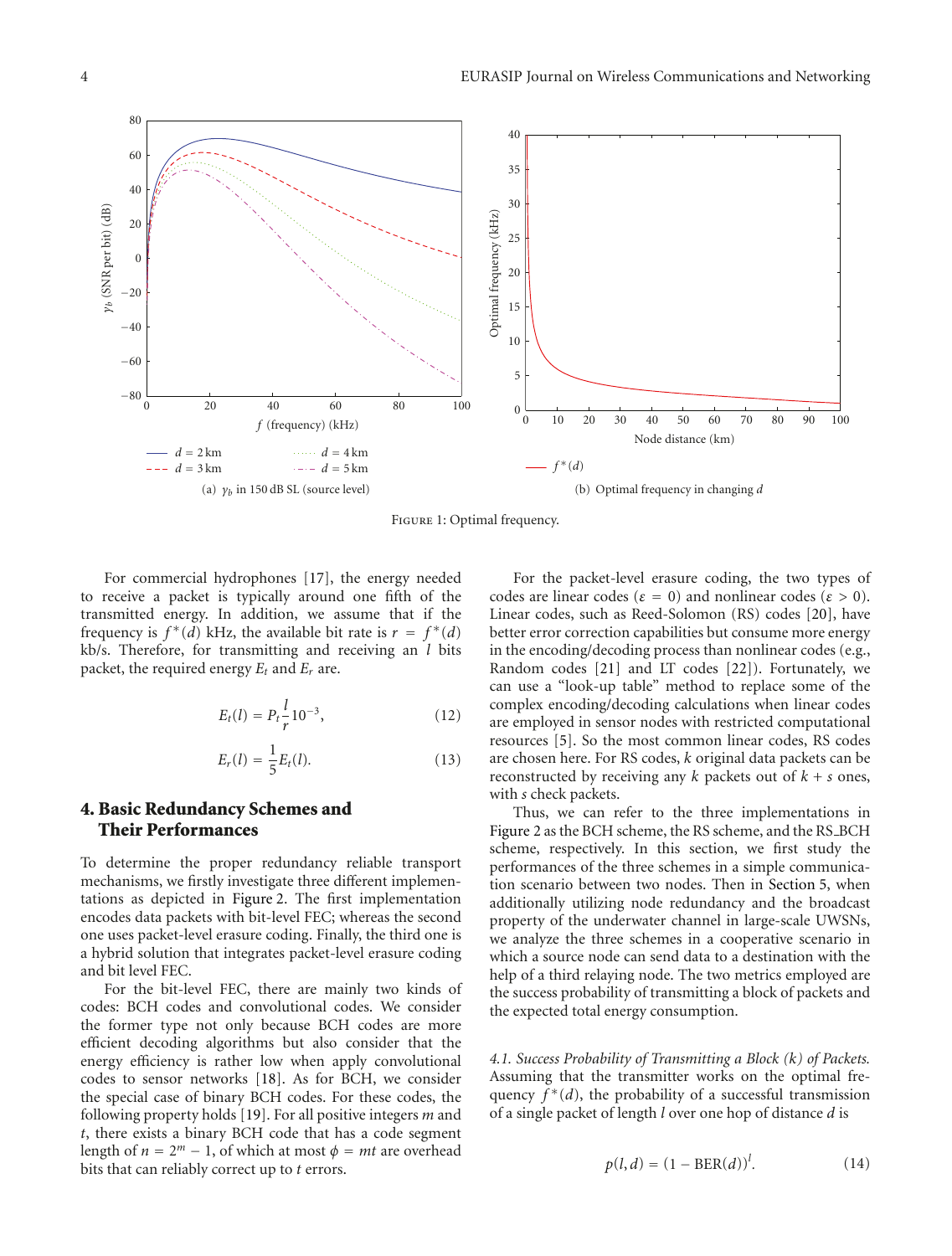

Figure 2: Different schemes.

When the BCH scheme is employed, we can obtain the probability of a successful transmission of a single packet of length *l* which can reliably correct up to *t* errors over one hop of distance *d* as

$$
p_{\text{BCH}}(l, t, d) = \sum_{i=0}^{t} {l \choose i} (1 - \text{BER}(d))^{l-i} \text{BER}^{i}(d). \tag{15}
$$

As for the two RS-based schemes, since reconstructing *k* original data packets needs receiving any *k* packets out of *k* + *s* packets, the probability of a successful transmission of *k* packets is given by.

$$
p_{\rm RS}(k,s,p_s) = \sum_{i=k}^{k+s} {k+s \choose i} p_s^{i} (1-p_s)^{k+s-i}, \qquad (16)
$$

where  $p_s$  is the probability of successfully transmitting one packet over one hop.

For the convenience of comparing performances of the three different schemes, we define the probability of successfully transmitting  $k$  packets over one hop as  $p_1$ ,  $p_2$ , and  $p_3$  for BCH, RS and RS\_BCH schemes, respectively,

$$
p_1 = p_{\text{BCH}}^k(l, t, d), p_i = p_{\text{RS}}(k, s, p_{s,i}),
$$
 (17)

for  $i = \{2, 3\}$  and  $p_{s,i}$  in (17) are defined as follows:

$$
p_{s,2} = p(l - \phi, d),
$$
  
\n
$$
p_{s,3} = p_{\text{BCH}}(l, t, d).
$$
\n(18)

In (18), because RS schemes do not employ bit-level FEC, we subtract *φ* which is the overhead due to BCH encoding. (Instead of bit-level FEC, cyclic redundancy check (CRC) can be used in the RS scheme. We assume that CRC can detect every possible packet error and neglect the messaging overhead [18].)

*4.2. Expected Total Energy Consumption.* Energy efficiency is an important performance metric for battery-powered UWSN nodes. In this subsection, we analyze and evaluate energy consumption of the three reliable transport schemes.

For bit-level FEC redundancy schemes, since the BCH encoding process uses a linear-feedback shift register [23], the encoding energy is negligible [24]. On the other hand, BCH code employs an efficient decoding technique based on the *Berlekamp-Massey (BM)* and *Chien's search (CS)* algorithms [7, 25], so the computation complexity of the decoding process merely relates with packet length *l*. The energy consumption models for these algorithms have been outlined in [25, 26] as follows:

$$
E_{\rm dec}(l, t) = (2lt + 2t^2)(E_{\rm add} + E_{\rm mul}), \tag{19}
$$

where  $E_{\text{mul}}$  and  $E_{\text{add}}$  are the energy of the multiplication and addition processes, respectively, in the Galois field GF(2*<sup>m</sup>*), with  $m = \lfloor \log_2 n + 1 \rfloor$  being used in BCH. In [18], the typical value of  $E_{\text{mul}}$  and  $E_{\text{add}}$  is fixed at  $E_{\text{mul}} = 3.7 \cdot 10^{-14} \text{ m}^3$  and  $E_{\text{add}} = 3.3 \cdot 10^{-14}$  m, respectively.

As early mentioned, we use a "look-up table" method to implement RS, codes as the packet-level erasure coding. In [5], finite fields operations and look-up tables are suggested to avoid heavy operations, such as vector arithmetic and matrix inversions in the encoding and decoding processes of RS codes. In this paper, we assume that the packet number of a block is relatively small, that is, no more than 8 packets per block, which is suitable for "look-up table" approach. Thus, the energy spent on encoding and decoding is negligible when we consider the energy spent on sending and receiving the redundancy check packets [5].

Given the preceding assumptions, the energy consumption of each scheme for successful transmission of *k* data packets is

$$
E_1 = k(E_{\text{dec}}(l, t) + E_t(l) + E_r(l)),
$$
  
\n
$$
E_2 = (k + s)(E_t(l) + E_r(l)),
$$
  
\n
$$
E_3 = (k + s)(E_{\text{dec}}(l, t) + E_t(l) + E_r(l)),
$$
\n(20)

where  $E_t(l)$  and  $E_r(l)$  come from (12) and (13).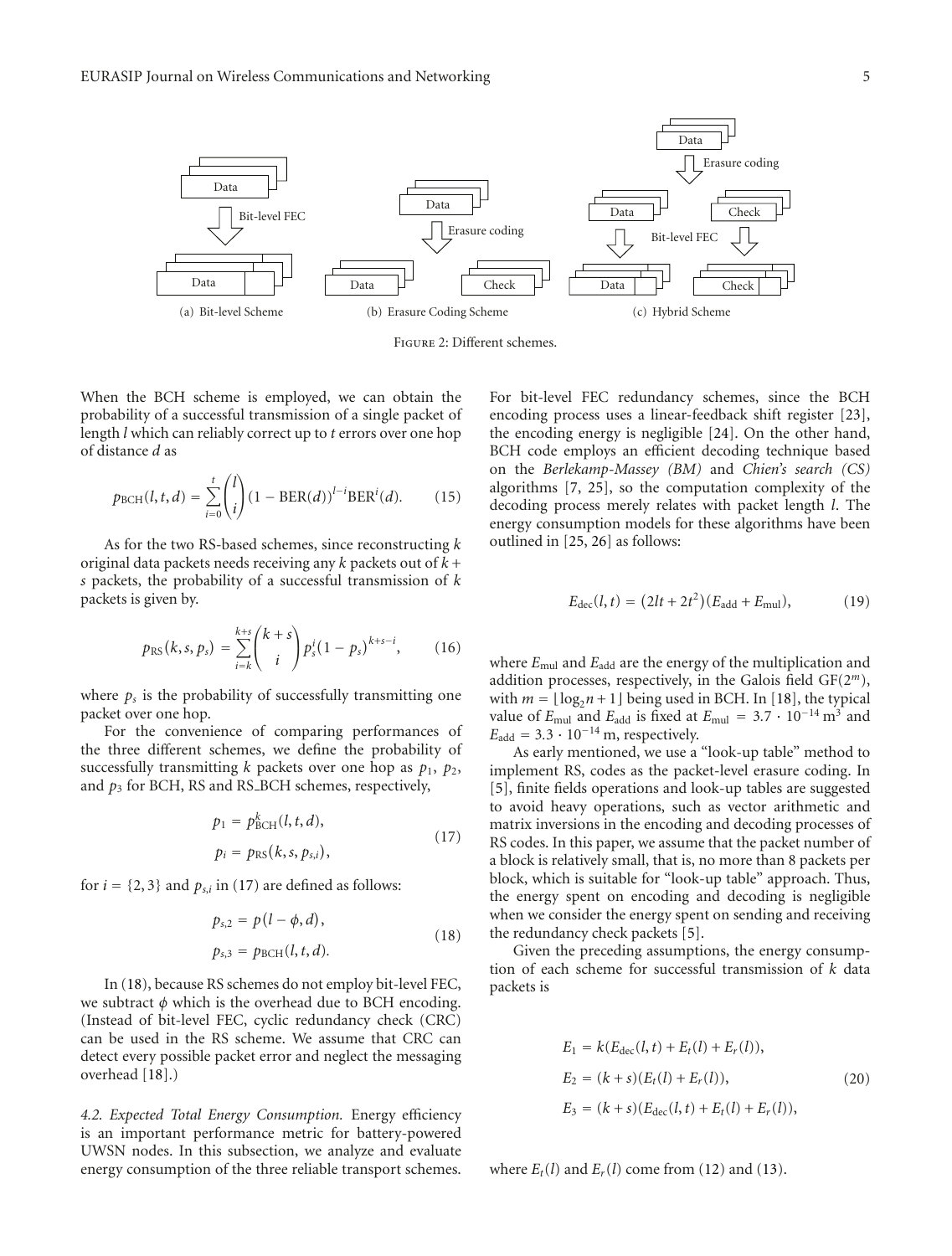Finally, the expected total energy consumption of *scheme i* for *k* data packets over *n* hops is given by

$$
E_{i,\text{tot}}(n) = nE_i p_i^n + \sum_{j=0}^{n-1} (j+1) E_i p_i^j (1-p_i)
$$
  
= 
$$
E_i \frac{1-p_i^n}{1-p_i}.
$$
 (21)

*4.3. Numerical Results.* Although we have presented the models for both single- and multihop communications, we only present the numerical results for one-hop transmission in this subsection. This will guide our protocol design in Section 6.

Assume that the depth is 10 m and we use BCH with  $m =$ 10 and  $t = 2$ . Therefore, the packet length is  $l = 1023$  bits and the overhead  $\phi = 20$  bits. Transmissions are based on block and each block consists of 4 data packets. According to the experimental results of [5], the added redundancy should not exceed 50% of the block size. Thus, for our 4 data packets per block, we set the redundancy check packet number to 1 or 2. Four concrete schemes, that is, BCH scheme, RS scheme with two redundancy packets, and RS\_BCH scheme with one or two redundancy packets, are discussed here and referred as BCH, RS (2), RS\_BCH (1), and RS\_BCH (2), respectively.

*In this paper, we define that a scheme is reliable if it achieves a hop-by-hop successful transmission probability greater than or equal to 99*% *for a block of packets.* In order to do this, the source level (transmission power level) is set to 131 dB to guarantee that in one hop transmission, for any node distance within [0.1, 100] km, there is at least one scheme that can achieve a success probability above 99%.

The success probability and the expected energy consumption of the four schemes for the hop-by-hop transmission case are plotted in Figures 3(a) and 3(b). The vertical dashed lines represent the distance when a scheme has its probability below the threshold of 99%. Looking at Figures  $3(a)$  and  $3(b)$ , we conjecture that for hop-byhop transmissions, we should use BCH up to the second vertical dashed line, that is, a distance of 62 km, because when the distance is below 62 km, all of the schemes except for RS (2) can achieve not less than 99% probability, while BCH consumes the least energy. RS\_BCH (1) should be used between the second and third vertical lines (86 km) because its energy consumption is lower than RS BCH (2)'s. For the next case, RS\_BCH (2) is the most recommendable. Note that RS (2) cannot be used because its energy is too high and its reliability is rather low compared with the other three schemes. We also find that the energy consumption of RS (2) is slightly lower than that of the RS BCH (2), and this is because we use only a 20-bit overhead in BCH which is rather small compared with the 1023-bit packet length.

# **5. Redundancy Schemes and Their Performances in Cooperative Scenarios**

In dense underwater sensor networks, in addition to bitand packet-level redundancies, we may also use node-level

redundancy, that is, applying cooperative relay to UWSNs. In this section, we analyze the influence of introducing nodelevel redundancy. We study the case of cooperation between nodes within the scenario depicted in Figure 4 [27, 28]. In this scenario, the source node *S* wants to send packets to the destination node *D*. *S* broadcasts packets to nodes *D* and *R*. The relay node *R* forwards the packets to *D* and, therefore, provides redundancy.

To simplify the analysis, let  $d'' = d'$ . Without any forward correction code, we distinguish four cases of a successful transmission of a packet of length *l*. The following two equations give the total probability of success and the expected energy consumption

$$
p_s(l, d, d') = p(l, d) + (1 - p(l, d)) p^2(l, d')
$$
  
\n
$$
E_s(l, d, d') = (E_t(l) + 2E_r(l)) p(l, d) (1 - p(l, d'))
$$
  
\n
$$
+ (2E_t(l) + 3E_r(l))
$$
  
\n
$$
\times (p(l, d) p(l, d') + (1 - p(l, d)) p^2(l, d')).
$$
\n(22)

On the other hand, there are only two cases of failure and the total probability of failure is

$$
p_f(l, d, d') = (1 - p(l, d))(1 - p^2(l, d')).
$$
 (23)

The expected energy consumption of a failed transmission is given by

$$
E_f(l, d, d') = (E_t(l) + 2E_r(l))(1 - p(l, d))
$$
  
× (1 - p(l, d')) + (2E\_t(l) + 3E\_r(l)) (24)  
× (1 - p(l, d))p(l, d')(1 - p(l, d')).

When we use BCH, we can obtain  $p_{s, \text{BCH}}(l, t, d, d')$ ,  $p_{f, \text{BCH}}(l, t, d, d')$ ,  $E_{s, \text{BCH}}(l, t, d, d')$ , and  $E_{f, \text{BCH}}(l, t, d, d')$  by replacing  $p(l, d)$  with  $p_{BCH}(l, t, d)$  in (22)–(24).

With blocks of *k* packets, we have the probability of success, and energy consumption for successful and failed transmissions of Scheme 1:

$$
p_{cs,1} = p_{s,BCH}^{k}(l, t, d, d'),
$$
  
\n
$$
E_{cs,1} = kE_{s,BCH}(l, t, d, d'),
$$
  
\n
$$
E_{cf,1} = \sum_{j=0}^{k-1} (jE_{s,BCH}(l, t, d, d') + (k - j)
$$
  
\n
$$
E_{f,BCH}(l, t, d, d')) p_{s,1}^{j} (1 - p_{s,1})^{(k-j)}.
$$
\n(25)

Schemes  $i = \{2, 3\}$  with erasure coding use (16) for defining the probability of success  $p_{cs,i}$ :

$$
p_{\text{cs},i} = p_{\text{RS}}(k, s, p_{\text{cs}-i}), \qquad (26)
$$

where  $p_{cs-i}$  will be defined later.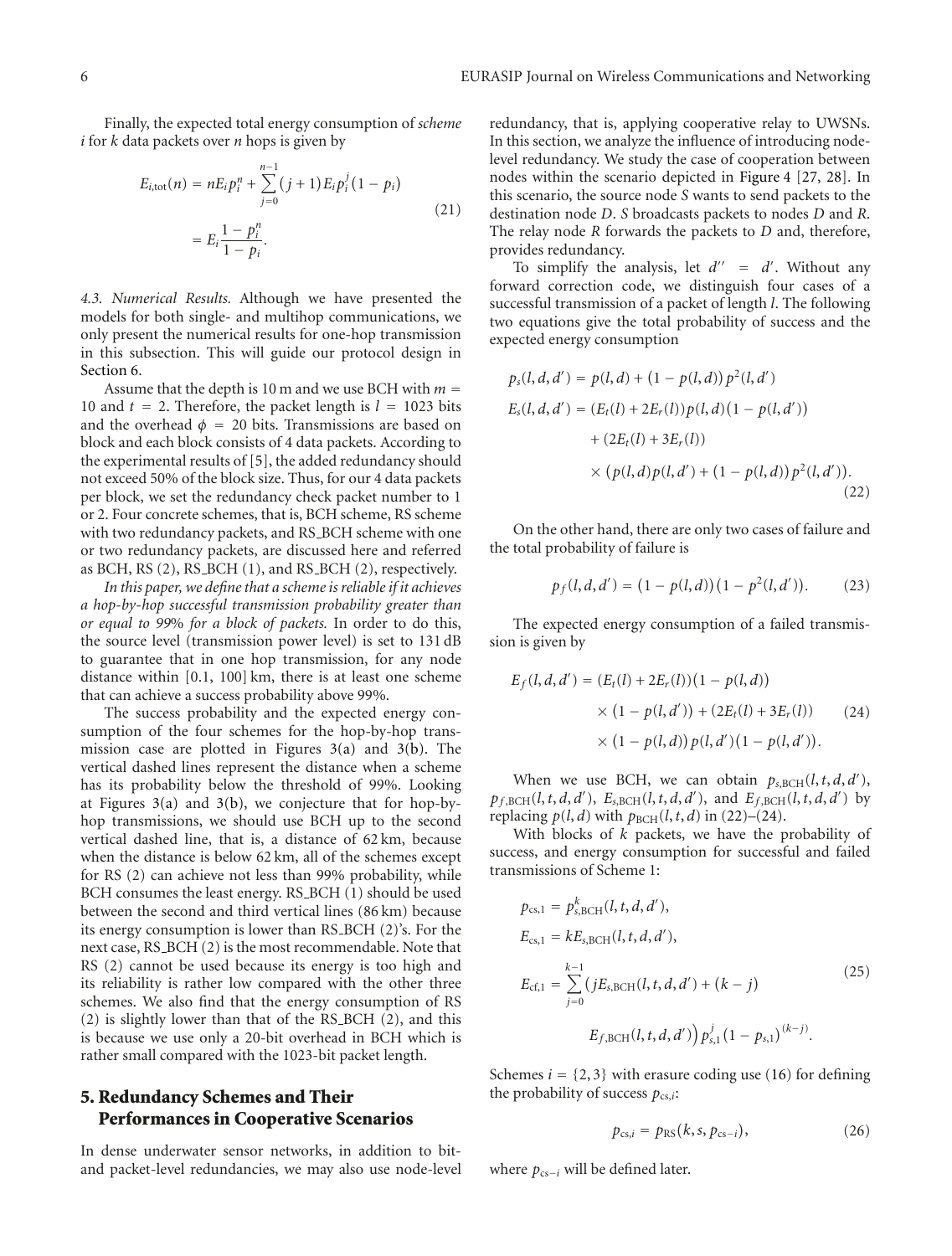

Figure 3: Analytical results for the noncooperative scenario.

The two equations *E*cs,*<sup>i</sup>* and *E*cf,*<sup>i</sup>* describe the expected energy consumptions for a successful and failed transmission, respectively,

$$
E_{cs,i} = \sum_{j=k}^{k+s} {k+s \choose j} (jE_{cs-i} + (k+s-j)E_{cf-i})
$$
  
\n
$$
p_{cs-i}^j (1 - p_{cs-i})^{k+s-j},
$$
  
\n
$$
E_{cf,i} = \sum_{j=0}^{k-1} {k+s \choose j} (jE_{cs-i} + (k+s-j)E_{cf-i})
$$
  
\n
$$
p_{cs-i}^j (1 - p_{cs-i})^{k+s-j}.
$$
\n(28)

 $p_{cs-i}$ ,  $E_{cs-i}$  and  $E_{cf-i}$  used in (26)–(28) are

$$
p_{cs-2} = p_s(l - \phi, d, d'), \quad E_{cs-2} = E_s(l - \phi, d, d'),
$$
  
\n
$$
E_{cf-2} = E_f(l - \phi, d, d'), \quad p_{cs-3} = p_{s, \text{BCH}}(l, t, d, d'), \quad (29)
$$
  
\n
$$
E_{cs-3} = E_{s, \text{BCH}}(l, t, d, d'), \quad E_{cf-3} = E_{f, \text{BCH}}(l, t, d, d').
$$

If we replicate Figure 4 *n* times, the total expected energy consumption becomes

$$
E_{i,\text{tot}} = nE_{\text{cs}}p_{\text{cs}}^n + \sum_{j=0}^{n-1} (jE_{\text{cs}} + E_{\text{cf}}) p_{\text{cs}}^j (1 - p_{\text{cs}})
$$
  
= 
$$
\left[ \frac{E_{\text{cs}}p_{\text{cs}}}{1 - p_{\text{cs}}} + E_{\text{cf}} \right] (1 - p_{\text{cs}}^n)
$$
 (30)

for each scheme  $i = \{1, 2, 3\}.$ 



Figure 4: A simple scenario where node *S* wants to send packets to node *D* with the help of the relaying node *R*.

Assuming  $d' = d/\sqrt{2}$  in Figure 4, the numerical results for hop-by-hop transmission are shown in Figure 5 by using (26) and (30). The parameters are the same as in the noncooperative scenario except that the required source level SL is lowe; that is, 127 dB is enough to achieve our reliability definition. Then we can get similar principles for cooperative communications; that is, scheme BCH has a lower energy consumption and is applied to the second vertical dashed line at 76 km. Scheme RS\_BCH (1) is the best between the second and third lines (92 km). Finally, scheme RS BCH (2) should be used.

#### **6. Adaptive Redundancy Transport Protocol**

*6.1. Discussions and Useful Principles.* First, by employing the same settings used for the numerical results, we implement several schemes for both hop-by-hop scenarios of Sections 4 and 5. (Inheriting from [29], we extend the wireless package of the *NS-2.31* simulator to simulate the characteristics of the underwater environment. We implement the underwater transmission loss, the transmission and propagation delays, and the physical layer characteristics of underwater receivers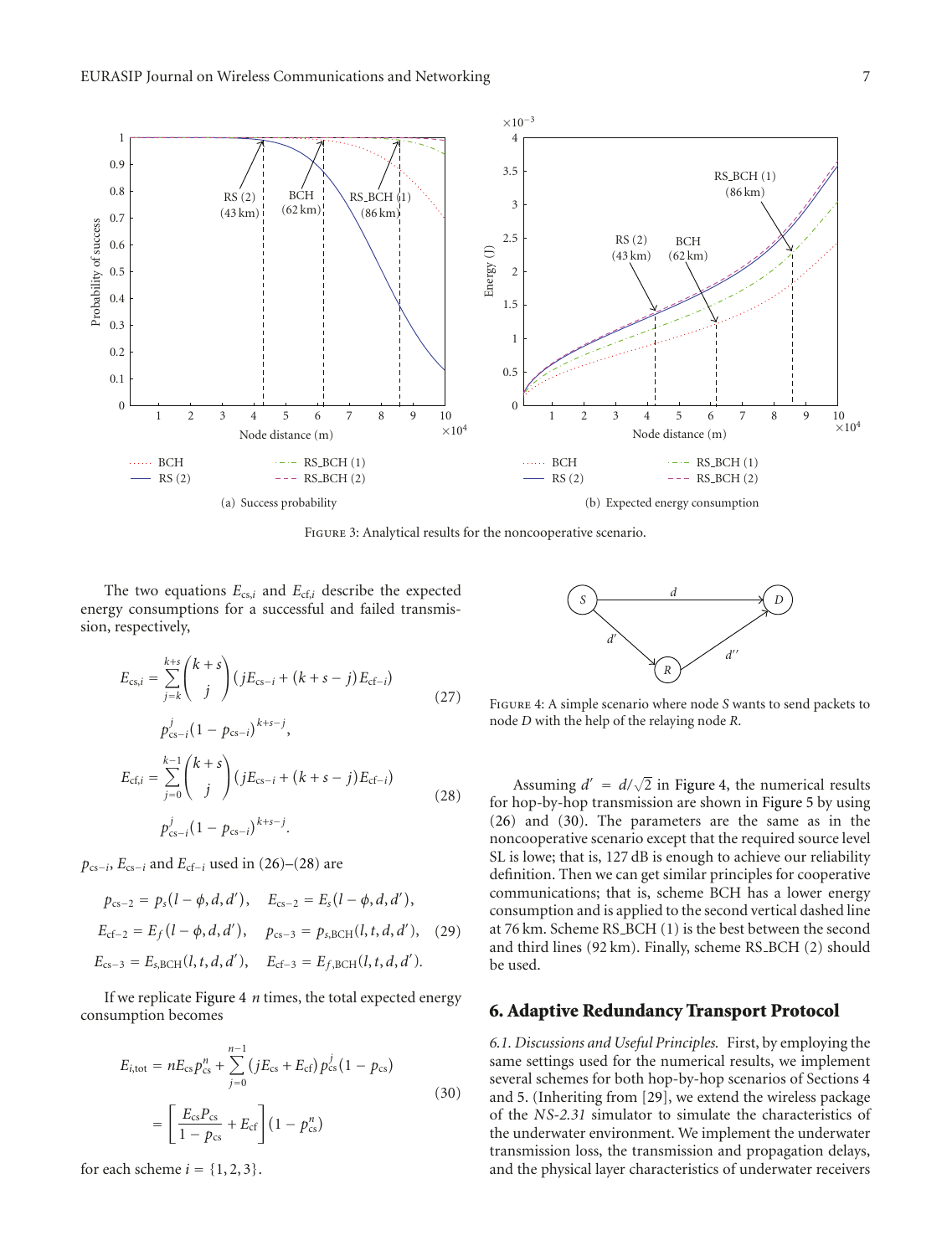

Figure 5: Analytical result for the cooperative scenario.



FIGURE 6: Theoretical and simulated probability of success.

as introduced in Section 3. The signal speed was set to 1500 m/s. In addition, since we mainly focus on the reliable transport issue but not the MAC issue in this paper, a TDMA MAC scheme is employed in the simulations to avoid potential interferences.) We ran 50 simulations and took the average. The results are presented in Figure 6 which confirm the correctness of our theoretical model.

Since the numerical results are credible, we summarize some useful principles obtained from numerical results of Sections 4 and 5.

(i) By considering both the success probability and energy consumption, we should choose different reliable transport schemes (BCH scheme or RS\_BCH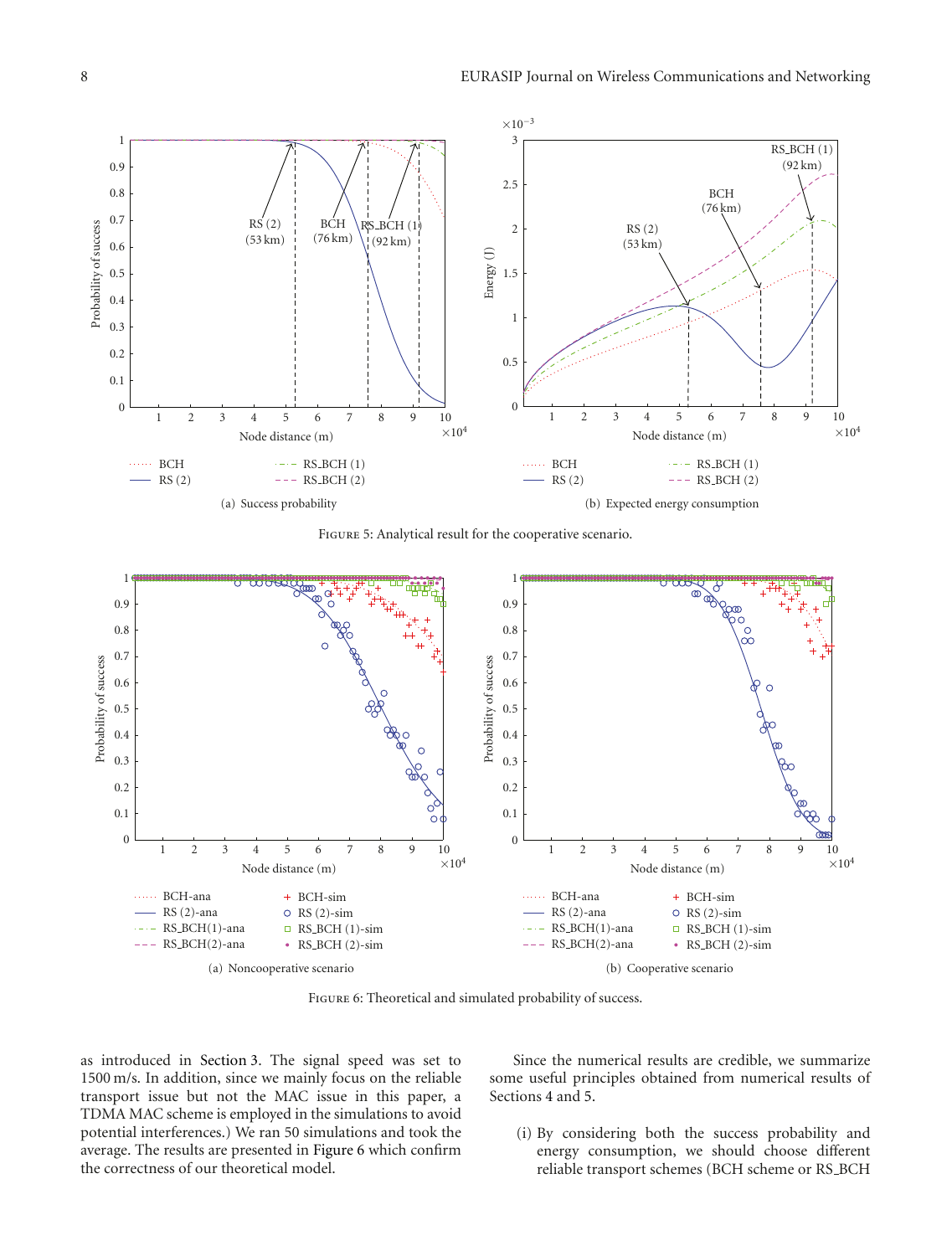scheme) for different internode distance ranges. In addition, the RS scheme should be ignored because it hardly makes a tradeoff between high reliability and low energy consumption.

- (ii) To achieve our reliability definition, although some redundant nodes are used, the cooperative communication needs a lower transmission power level and a lower energy consumption. For example, in our numerical results of Figures  $3(a)$  and  $5(a)$ , the former needs 131 dB to guarantee reliability within [0.1, 100] km, while this value decreases to 127 dB in the cooperative transmission. Furthermore, in Figures 3(b) and 5(b), BCH, RS BCH (1), and RS BCH (2) schemes consume less energy in cooperation than in non-cooperation for the majority of internode distances.
- (iii) Compared with noncooperative communication, cooperation can supply additional reliability from the node redundancy for all the schemes. For example, the three thresholds in non-cooperation model are 43 km, 62 km, and 86 km, while they are 53 km, 76 km, and 92 km in cooperation model. For noncooperation, BCH cannot be used when the node distance is above 62 km, while it is reliable enough until 76 km in the cooperation case. Thus, the scheme thresholds for non-cooperation still hold in the cooperative environment, but, conversely, they do not hold.

*6.2. Description of ARRTP.* With the above discussions in mind, we propose ARRTP, an adaptive redundancy reliable transport protocol that achieves the best tradeoff between reliability and energy consumption. The protocol is rather simple. For different internode distances, it uses different redundancy schemes.

Let *k* be the number of data packets in each block transmission and *s* the maximum possible number of redundancy check packets. Then, from the functions and processing presented in Section 4, we can determine the proper transmission power SL and *s* distance thresholds *θ*1,  $\theta_2, \ldots, \theta_s$ , where  $\theta_0 = 0 < \theta_1 < \theta_2 < \cdots < \theta_s < \theta_{s+1}$ *d*max are the applicable distance boundaries for the BCH, RS\_BCH (1), and RS\_BCH  $(s - 1)$  schemes. ( $d_{\text{max}}$  is the maximum possible internode distance and set to 100 km in this paper.) Based on these thresholds, we can adaptively choose a proper redundancy reliable transport scheme for each interval  $(\theta_i, \theta_{i+1})$ . In other words, for distances shorter than  $\theta_1$ , ARRTP will use the BCH scheme; between  $\theta_1$  and *θ*2, RS BCH (1) scheme is the appropriate candidate, while above *θs*, ARRTP applies RS BCH (*s*) scheme. This adaptive configuration can be kept in a *Distance-Strategy Table* by each node.

For example, if *k* and *s* are fixed at 4 and 2, there should be two thresholds  $\theta_1$  and  $\theta_2$  for the BCH scheme and the RS\_BCH (1) scheme, and when the internode distance is above  $\theta_2$ , RS\_BCH (2) should be employed. Based on the numerical results of Section 4.3, we can get the appropriate transmission power SL = 131 dB and  $\theta_1$  = 62 km,  $\theta_2$  =

TABLE 1: DS table for  $k = 4$  and  $s = 2$ .

| Distance range (km) | Used scheme |
|---------------------|-------------|
| (0, 50]             | <b>BCH</b>  |
| (50, 80)            | $RS_BCH(1)$ |
| (80, 100)           | $RS_BCH(2)$ |
|                     |             |

86 km. The *Distance-Strategy Table* for the setting  $k = 4$  and  $s = 2$  is given in Table 1. Note that in this table we do not absolutely obey the numerical results but reasonably decrease the threshold values to balance the applicable internode distance scopes of each scheme and further increase the reliability.

In ARRTP, the *Distance-Strategy Table (DS Table)* is obtained from the noncooperative scenarios. As we discussed in Section 6.1, the table also holds in the cooperative environment. And when applying the table to cooperative communications, we can reduce the SL to save energy consumption in each node. For example, according to the numerical results of Sections 4 and 5, when using the setting  $k = 4$  and  $s = 2$ , we deploy Table 1 to each node with SL = 131 dB and 127 dB for noncooperative and cooperative next hop transmission, respectively.

Figure 7 describes the implementation framework of ARRTP. When packets need to be sent, the *Scheme Selector and Controller* first chooses which scheme should be used according to the distance to the downstream node and the *DS Table*. The distance is estimated by either a hardware component or an approximate range acquisition algorithm. Note that ARRTP just needs a very rough distance estimation to sustain the *DS Table*, such as Table 1, which costs only a few operations overhead, thus we ignore the energy consumption. Once a data block has reached the data packet queue, depending on the chosen scheme, the data packets will be fed into the RS encoder and then go into the BCH encoder, or bypass the RS encoder and directly enter into the BCH encoder. After finishing the encoding process, finally they will be passed to the MAC layer.

When packets are received, they are first fed into the BCH buffers. After the decoding operation, packets with errors are dropped. If the current node is a cooperative one, it just forwards all the available packets to the destination. And if the receiver is a target node in the routing, then depending on the distance to the downstream node, whether the transmission scheme should be changed is determined. If the transmission scheme needs to be changed according to the *DS table*, then packets are pushed into the data or check packet queues and decoded by the RS decoder. Finally, packets are sent to the upper layer.

# **7. Simulation**

*7.1. ARRTP in Two Types of Topology.* In this section, we discuss ARRTP in two kinds of topology. We use the same parameter settings as in Sections 4 and 5. And all the results below are averaged from 50 simulations.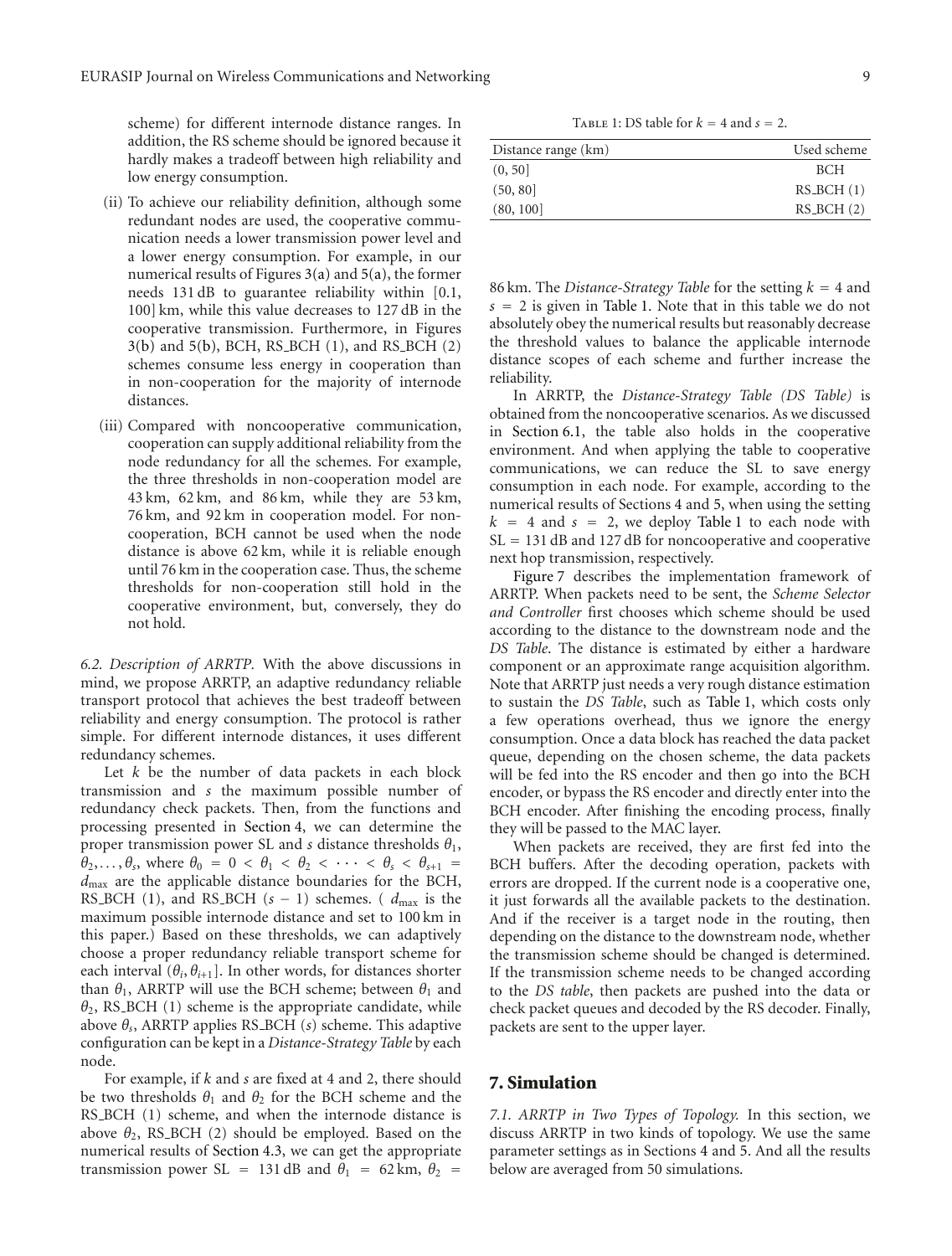



FIGURE 8: An example of regular topology.

The first type is called *regular topology*. In this case, the whole transmission field is divided into several areas, and hops in each area have similar distances thus nodes use the same schemes in each hop within a certain area according to the *DS Table*. Figure 8 is an example of a *regular topology*. In this example, the data flow comes from the outer area to the sink. There are several hops in one area, and all hops within one area have similar interdistances.

Let  $k = 4$  and  $s = 2$ , the schemes used in each area are chosen according to Table 1. For the simulation of the *regular topology*, we employ the example of Figure 8 and assume that hop distances within an area are equal. We choose 30 km, 60 km, and 90 km as the internode distances in areas 1, 2, and 3 and vary the number of hops inside each area to 1, 3, and 10, respectively. We can clearly see in Figure 9 that ARRTP performs better than the three other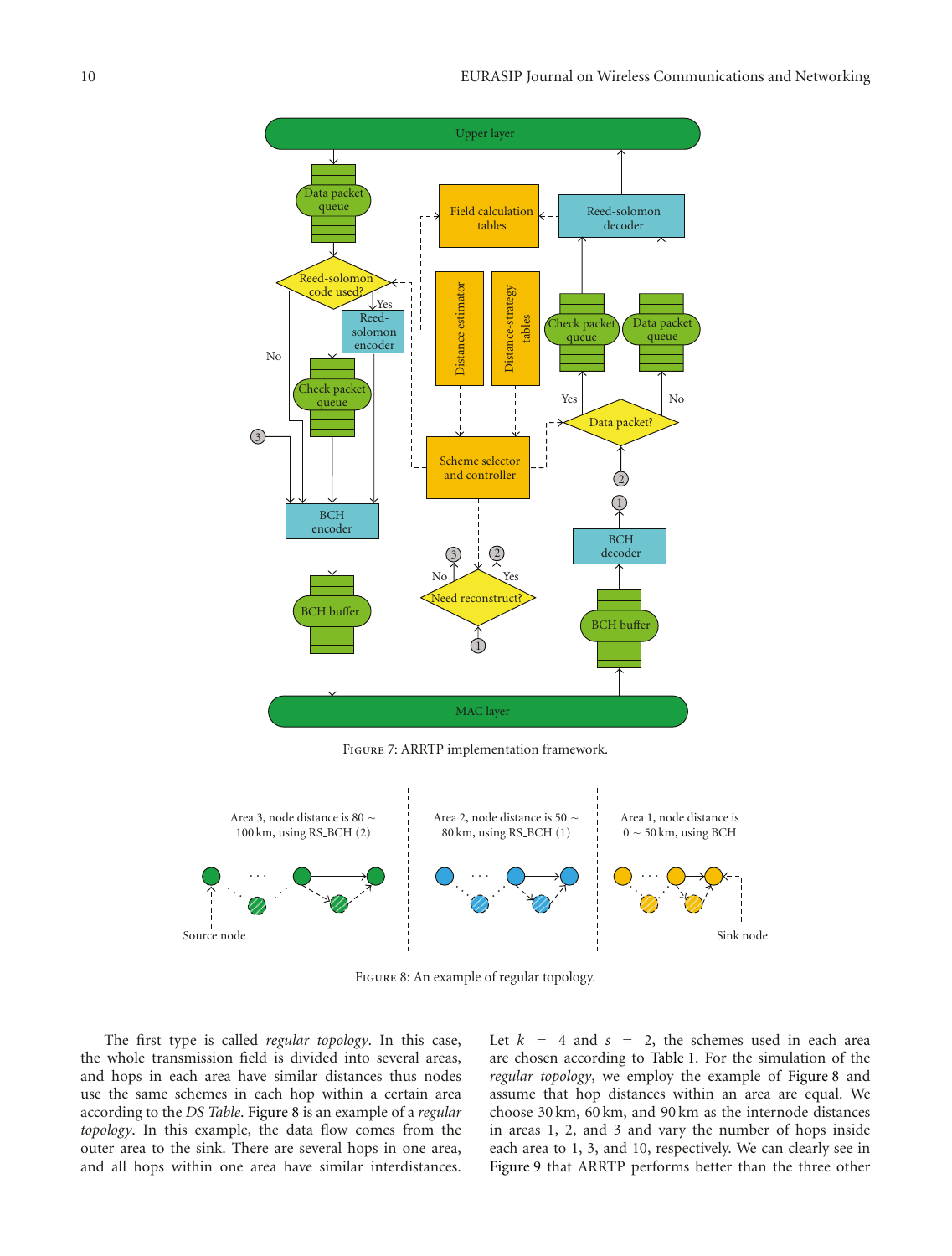

Figure 9: Comparison of the success probability and the energy consumption in the regular topology.

schemes. Both ARRTP and RS BCH (2) achieve a 100% success probability for transmitting a block of packets in the scenarios with single and multihop communications, but the former consumes less energy. Furthermore, although the cooperative scenario uses a lower source level and consumes less energy, the reliability remains higher than or equal to the noncooperative one. Therefore, the broadcast property of acoustic channels helps save energy.

The second type of topology is more common and is called *random topology*. In a *random topology*, the internode distance of each hop is random. By assuming that the distance of each hop is randomly chosen from [1, 100] km, we set the total hop number to 3, 10, and 30, respectively. The results are similar to the *regular topology* case and given in Figure 10. ARRTP achieves a better tradeoff between the probability of successful transmission and the energy consumption for both scenarios with multihop communication.

*7.2. Comparison of the Simulation Results.* The simulation results in the previous subsection show that both the ARRTP and RS BCH (2) schemes bear high transport reliability, while the ARRTP scheme consumes less energy. By defining

the *improvement ratio* (*r*im), we can calculate the energy savings between ARRTP and RS BCH (2) from the following formula:

$$
r_{\text{im}} = \frac{E_{\text{RS\_BCH(2)}} - E_{\text{ARRTP}}}{E_{\text{RS\_BCH(2)}}} \times 100\%.
$$
 (31)

For the *regular topology*, the *r*im for 1, 3, and 10 hops per area that we can get are 19*.*84%, 14*.*55%, and 13*.*52% in a noncooperative scenario, while the values are 19*.*8%, 14*.*61%, and 12*.*77% in cooperative scenario. And in the *random topology*, *r*im equals 14.68% (3 hops), 20.38% (10 hops), and 23.20% (30 hops) for the noncooperative model and 14.28%, 18.98%, and 18.61% for the cooperative model.

In the *random topology*, the performance of ARRTP depends on the specific distributions of the node distance among hops. For example, when performing the 50 simulations of a noncooperative 30-hop transmission, we noticed that there were 48 simulations in which both RS BCH (2) and ARRTP successfully transmitted a block of packets passing through 30 hops. Figure 11 depicts the value of *r*im for these selected cases. We can see that *r*im varies between 15% and 35%, depending on the topologies.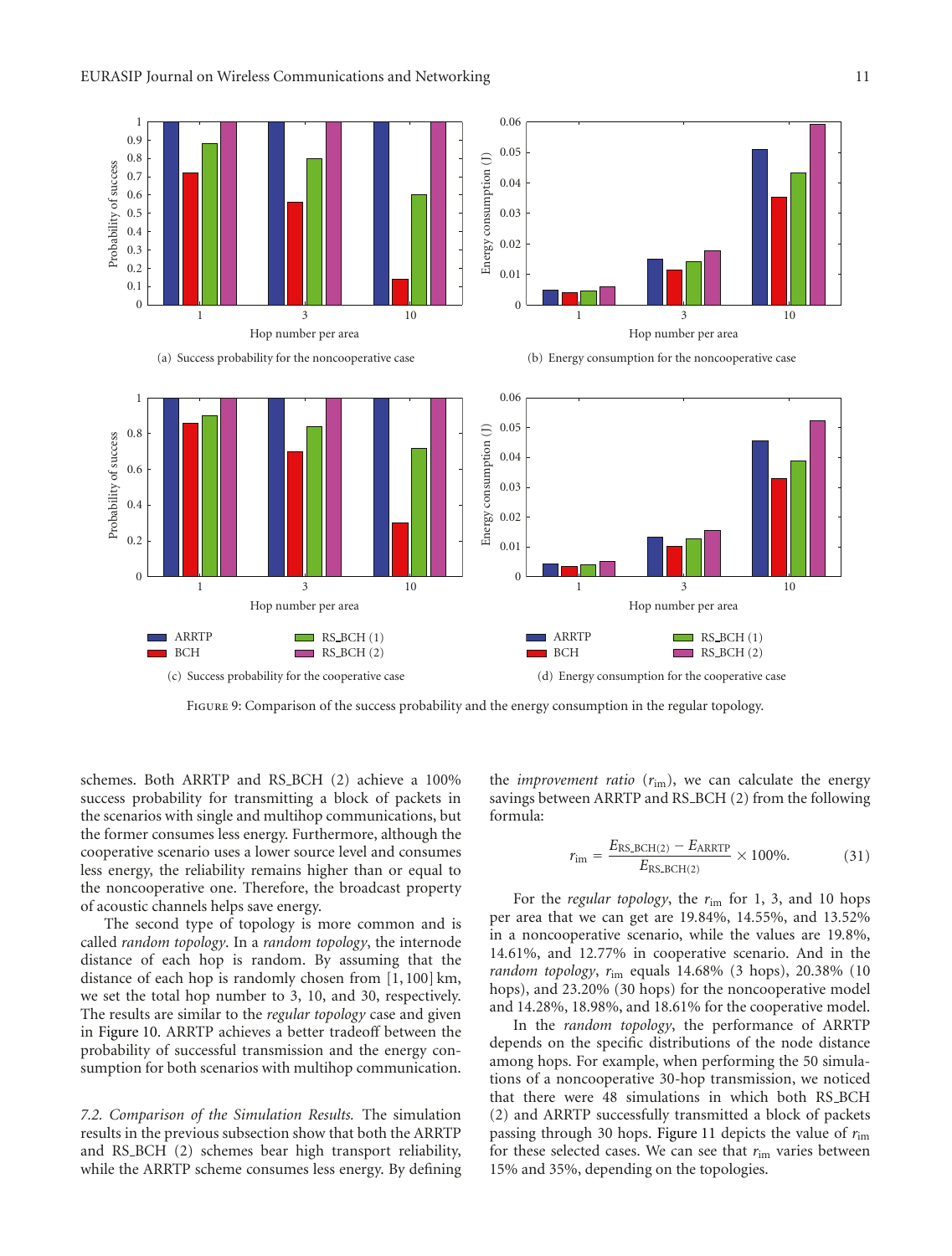

Figure 10: Comparison of the success probability and the energy consumption in the random topology.



FIGURE 11:  $R_{\text{im}}$  of 30 hops noncooperative transmission in random topologies.

*7.3. ARRTP with Different RS Codes.* In this subsection, we investigate the influences on ARRTP when employing different Reed-Solomon codes. Tables 1, 2, and 3 are the *DS Table* for RS(4, 2), RS(8, 3), and RS(8, 4), respectively,

which can be obtained as described in Section 6.2. (As we use the "look-up table" method to implement RS codes, the table size should be controlled due to the limited storage ability of sensor nodes. Therefore, 4 or 8 packets per block are good choices, but 16 is probably too large, as the look-up table, would require 64 K entries.) We transmit 24 packets passing 30 hops for 10 different distance distribution random topologies in simulations. Thus, the number of required blocks for transmitting the 24 packets is 6, 3, and 3 for  $RS(4, 2)$ ,  $RS(8, 3)$ , and  $RS(8, 4)$ , respectively. By the average results in the 10 random topologies of 50 simulations, we calculate the success probability and the average energy consumption of successfully transmitting one packet, which are shown in Figure 12. No matter which kind of RS code is used, ARRTP maintains a very high reliability. We found that a finer division between internode distance and redundancy schemes leads to lower energy consumption; however, it would require more storage space to keep the *Look-up table* for RS codes and cost more processing time for the encoding/decoding operations. For example, according to Tables 1, 2, and 3, RS(4, 2), RS(8, 3), and RS(8, 4) divide the internode distance within (0 km, 100 km] as well as the redundancy schemes into 3, 4, and 5 components, respectively. On the one hand, from Figure 12(b), we can find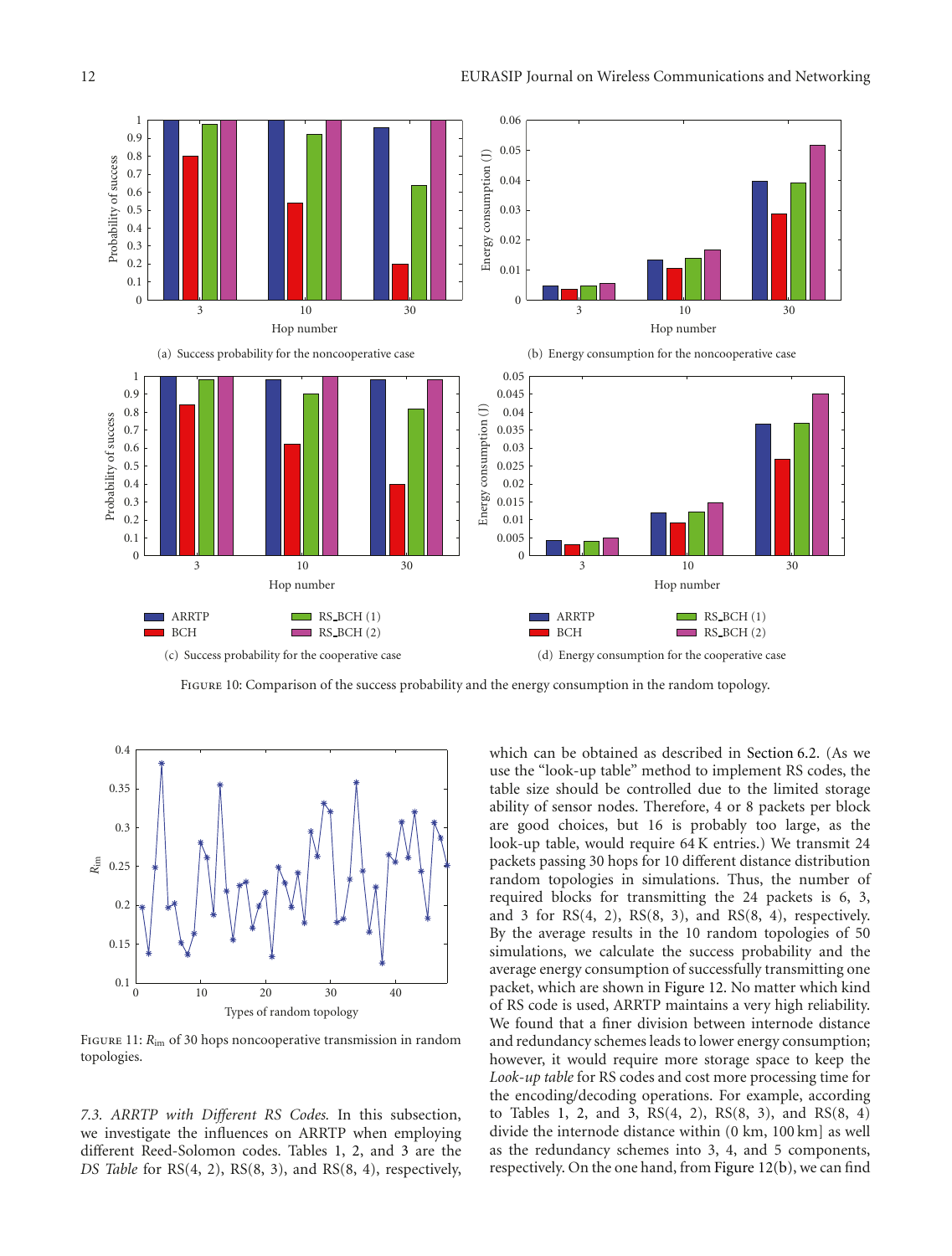

FIGURE 12: Comparison of success probability and energy consumption in employing different RS codes.

| TABLE 2: DS table for $k = 8$ and $s = 3$ . |             |  |
|---------------------------------------------|-------------|--|
| Distance Range (km)                         | Used Scheme |  |
| (0, 45]                                     | <b>BCH</b>  |  |
| (45, 70)                                    | $RS_BCH(1)$ |  |
| (70, 85)                                    | $RS_BCH(2)$ |  |
| (85, 100]                                   | $RS_BCH(3)$ |  |

TABLE 3: DS table for  $k = 8$  and  $s = 4$ .

| Distance Range (km) | Used Scheme |
|---------------------|-------------|
| (0, 40]             | <b>BCH</b>  |
| (40, 65)            | $RS_BCH(1)$ |
| (65, 80)            | $RS_BCH(2)$ |
| (80, 90]            | $RS_BCH(3)$ |
| (90, 100]           | $RS_BCH(4)$ |

that RS(4, 2) with the least components cost the most energy, while RS(8, 4) with the most components cost the least energy. On the other side, compared with RS(4, 2) and RS(8, 3), RS(8, 4) requires more storage space to keep the *Look-up table* and cost more processing time for encoding/decoding operations.

# **8. Further Discussion**

In the previous section, we have discussed some simulations in applying ARRTP to UWSNs; however, ARRTP does not only supply reliability but also has some positive effects on guiding the deployment of underwater sensor nodes. In this section, we offer a simple case to show the initial idea about how to apply ARRTP to topology management. In this case study, a typical topology is used  $[30]$ . Figure 13(a) illustrates the generalized network topology. The network has a multihop centralized topology in which several trees are rooted at the base stations, and data flow is always destined to the base stations which subsequently collect and process the data. We consider the transmit and receive power to be the main sources of power consumption at each node, thus the sensing and processing powers are negligible. Furthermore, we can abstract the topology of Figure  $13(a)$ , so that nodes are segmented into tiers as shown in Figure 13(b). The nodes at the lower tier (tier  $3$  in Figure 13(b)) are the farthest away from the base station and transmit messages to the nodes at the next higher tier (tier 2); tier 1 nodes, which are closest to the base station, finally transmit the data to the base station. For a given path from the lowest tier to the highest tier (tier 1), we consider two specific cases of organization: a linear chain, which applies to environmental monitoring along coastlines, rivers or aqueducts; a grid topology, which applies to other practical environmental monitoring applications such as in a lake or bay.

In the previous work, to investigate different schemes efficiently, we assume that nodes use the distance determinative optimal frequencies, so there may exist several available bit rates in a network which is not very applicable. Hence, here we assume that the bit rates of all the sensor nodes are the same, and set to 2 kHz based on Figure 1(b), which is well within the bit rates of current hydrophones [17]. Then by functions and process in Section 4, we can find an apropos rating source level 133 dB for each sensor node with which Table 1 can be used.

Assuming a batch of sensor nodes deployed to monitor a region of underwater environment, we take the distance between each tier as the varying parameter and propose two distance assignment methods.

(1) Constant intertier distance assignment (CTDA): the intertier distance of each tier is the same. Thus, as we introduced above, a same redundancy scheme can be applied to all the tiers.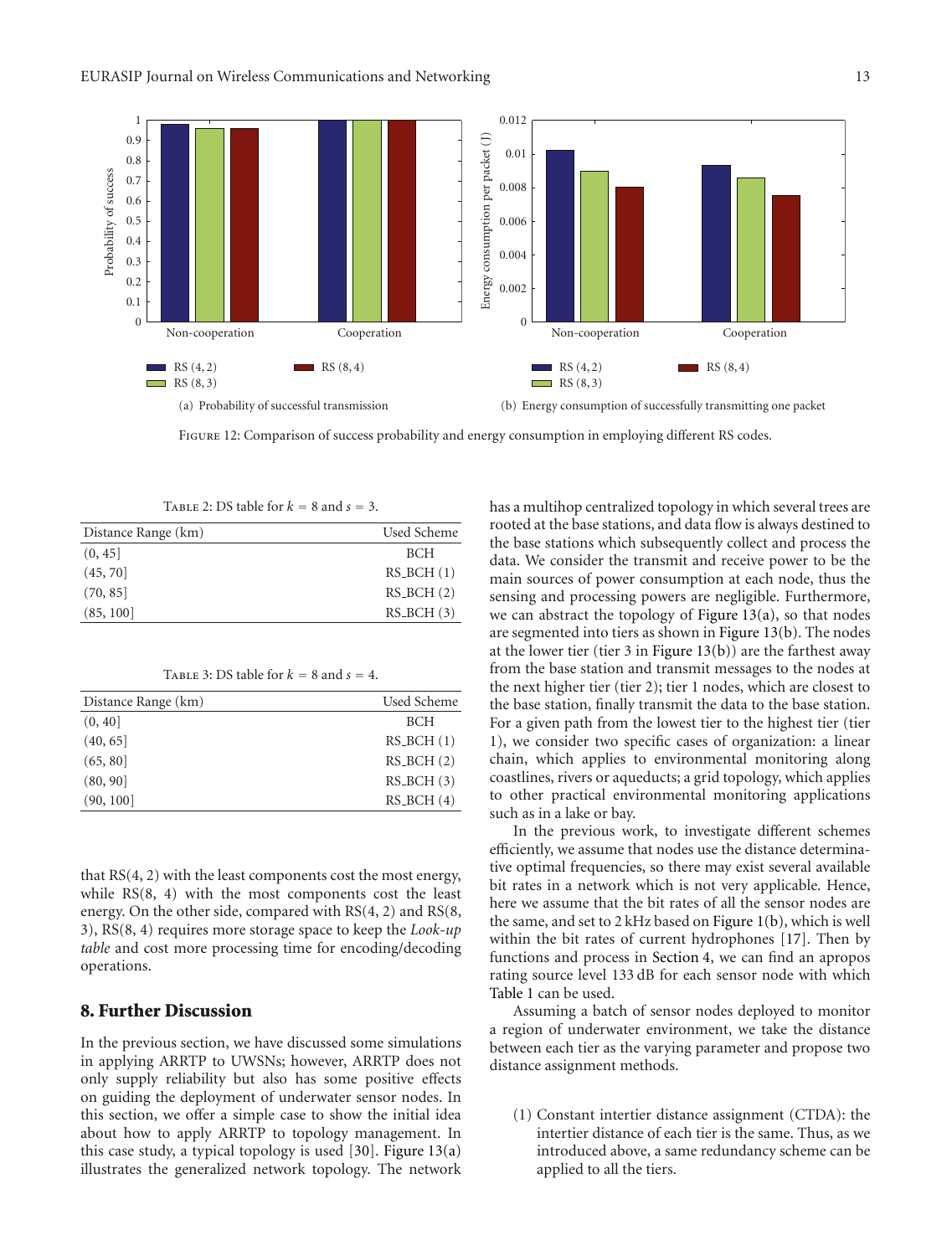

(2) Variable intertier distance assignment (VTDA): (7) and (2) show that distance is the important variable that impacts both SNR and BER. For a certain bit rate and source level, the smaller the internode distance, the lower the BER. Considering that, when compared to the nodes in the higher tiers, nodes in the lower tiers forward more data and play more important roles in the whole network, it would be beneficial to assign distances in a way that reduces the BER of nodes at lower tiers. Similar to the *regular topology*, we divide the tiers into several areas and place the nodes in the lowest area at the shortest intertier distance from the base station, and we increase the intertier distance for each subsequent area. Hence, according to the case of *regular topologies* discussed in Section 7.1, ARRTP becomes the most appropriate redundancy scheme for VTDA.

For CTDA, we use three intertier distances 30 km, 60 km, and 90 km, which we apply to BCH, RS\_BCH (1), and RS\_BCH (2), respectively. For VTDA, we divide all the tiers into three areas, and each area consists of one third of the tiers. The inter-tier distances and schemes used by ARRTP for the three areas are the same as the three cases of CTDA. Thus, if the network scale (the radius of the lowest tier) is 360 km, we need 12 tiers, 6 tiers and 4 tiers for each CTDA case, but only need a total of 6 tiers, (2 tiers in each of the three areas) for each VTDA case.

We consider a block of packets passing from the lowest tier to the base station; the average of 50 times simulation results is displayed in Figures 14(a) and 14(b). A 100% successful transmission probability is gained by CTDA (30 km/tier), CTDA (60 km/tier), and VTDA. Since a 90 km/tier strategy results in a higher BER than other scenarios, CTDA (90 km/tier) is the only method that supplies a passable reliability. Furthermore, although CTDA (30 km/tier) uses BCH as its redundancy scheme, thus consuming the least energy in one-tier transmission, too many tiers increase the total energy consumption. Therefore, integrating success probability and energy consumption

factors, we conclude that VTDA is an ideal mechanism when deploying underwater sensor nodes.

Figure 13(c) illustrates a representative grid topology of 9 nodes in a UWSN. The node indices indicate the order in which nodes are placed in the grid coverage area [30]. Within the grid topology, nodes self-organize into a triangular lattice, as shown in Figure 13(c). This architecture allows two nodes with the same child to share the load of forwarding the same childs data. Load sharing is beneficial when one of the two parent nodes has fewer children than the other, since the parent nodes can take turns forwarding the common childs data packets. We expect that the distances of the two paths from a child to the two parents to be different, and the biased path to be farther than the beeline path, which means a higher BER and lower reliability. So for the biased path, we use another node to cooperatively transmit the packets.

In the grid topology, the total energy consumption depends on the routing combination from the lowest tier to the highest tier. Since we suppose that all the sensor nodes send signals with the same rating power level (133 dB), the lowest energy consumption is obtained if the beeline paths are used in all the tiers (refer to Figures  $14(a)$  and  $14(b)$ ), and the highest one is obtained when biased pathes are used in each tier (refer to Figures  $14(c)$  and  $14(d)$ ). If the routing combination is a hybrid of beeline and biased pathes, the energy consumption is between the minimum and the maximum.

However, both the line topology and the grid topology have a similar trend in success probability and total energy consumption, which shows that ARRTP is not only a good transport protocol in UWSNs but also has some positive effect in guiding the deployment of underwater sensor nodes.

#### **9. Conclusion**

Due to the singular features of underwater environments, feedback-based protocols like ARQ mechanisms are inconvenient. Therefore, we have naturally focused our work on redundancy solutions. We have studied three schemes that combine redundancy mechanisms at the bit and/or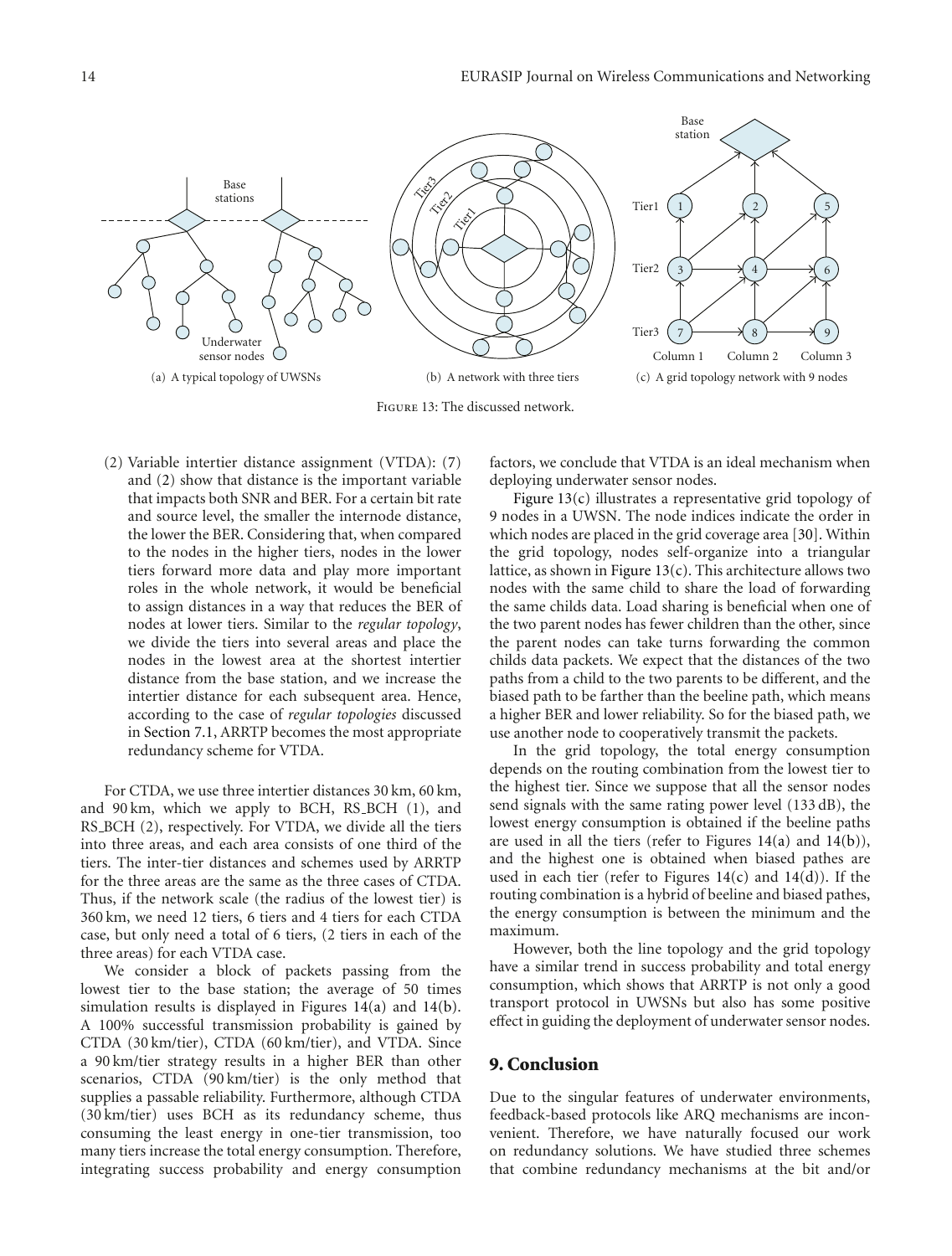

Figure 14: Comparison of the success probability and the energy consumption in CTDA and VTDA.

packet level to increase the reliability. Benefitting from the broadcast property of the environment, we have reduced the energy consumption and increased the reliability by using a cooperative approach. The numerical results led us to design an adaptive redundancy transport protocol called ARRTP. Compared with the basic schemes, simulation results demonstrate that this new protocol succeeds in providing a better tradeoff between reliability and energy consumption in both *regular* and *random topologies*. At last, by an integrated case study, we have also shown that besides the merits as a protocol, ARRTP also has some positive effects on guiding the deployment of underwater sensor nodes.

As future work, we would like to further explore the benefits of cooperation in underwater sensor networks. We intend to compare ARRTP to other bit and packet level redundancy strategies.

#### **Acknowledgment**

This work was supported by the CREST Advanced Integrated Sensing Technology project of the Japan Science and Technology Agency.

#### **References**

[1] I. F. Akyildiz, D. Pompili, and T. Melodia, "Challenges for efficient communication in underwater acoustic sensor networks," *SIGBED Review*, vol. 1, no. 2, pp. 3–8, 2004.